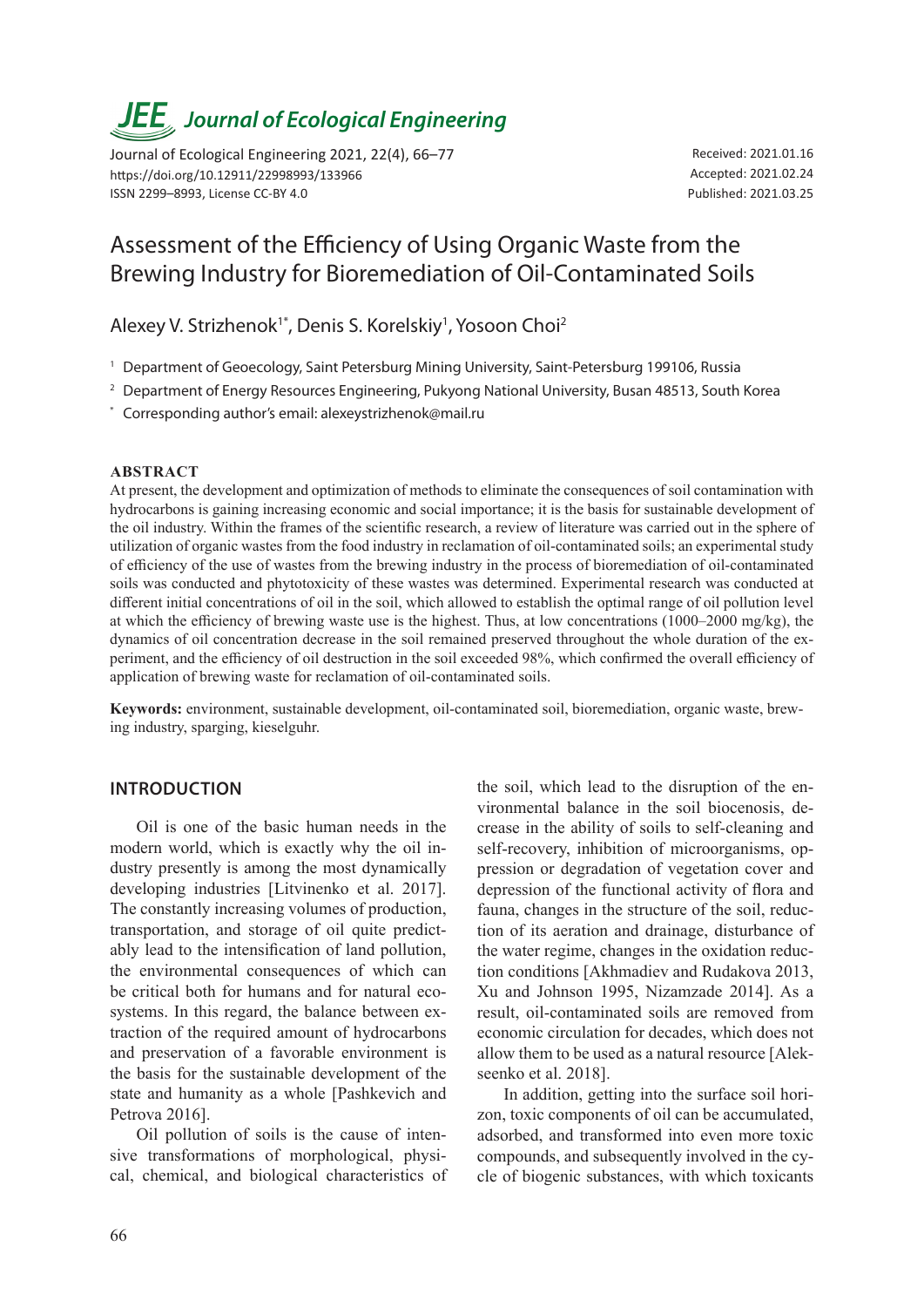can enter the human body [Semin et al. 2017]. Toxicity of oil and petroleum products for living organisms is primarily associated with the damaging effect of these pollutants on cell membranes; in this regard, the increase in environmentally caused public health disorders is progressively more often associated with the escalating presence of hydrocarbons in the human environment [Agamuthu et al. 2010].

The main amount of oil gets into the environment during its transportation as a result of numerous accidents on pipelines. Every year, more than 50 thousand cases of breakthroughs of various origins are registered in the world, which leads to significant oil spills [Zambrano et al. 2018]. The analysis of accident frequency has shown that the leading positions have mechanical damages and damages caused by third parties; the second place have such types of damages as corrosion and operational errors; finally, the third place belongs to various natural phenomena, although those have the lowest frequency of occurrence [Gaysina 2016, Semyachko et al. 2018].

More than 65 thousand emergency oil spills are registered in the world every year. In the Russian Federation, the average number of emergency oil spills reaches 20 thousand per year, with more than 3 million tons of oil released into the environment [Welch 2014]. By the end of 2018, more than 5000 hectares of oil-contaminated soils have been taken into account in Russia, and only a little more than 800 hectares have been reclaimed [State report … 2018]. This fact determines the high relevance of studies devoted to the development and optimization of methods for localization and elimination of oil spills, while eradication of the consequences of soil contamination with oil hydrocarbons, restoration of productivity and fertility of these lands are acquiring increasing economic and social importance in line with the concept of sustainable development of the oil industry [Kireev et al. 2014, Kovshov and Skamyin 2017].

Presently, the most commonly used methods of remediation of soils contaminated with oil hydrocarbons are mechanical, physicochemical, and biotechnological [Matveeva et al. 2018]. The two former ones accelerate the natural decomposition of oil and oil products by reducing the concentration but cannot ensure complete removal of oil products from the soil [Krauss and Wilcke 2007], since their high efficiency refers to oil concentrations in soils exceeding 10,000 mg/kg [Ibragimov et al. 2017]. In addition, many physicochemical methods are quite expensive. In recent years, mechanical and physicochemical methods more and more often are combined with or replaced by biotechnological ones based on the ability of soils to self-regenerate in the complex interaction of all types of soil organisms [Tsombueva 2014]. A promising biotechnological method for cleaning oil-contaminated soils is bioremediation; its essence is the use the biochemical potential of microorganisms (bacteria, fungi) capable of metabolizing a large number of various organic substances [Mukherjee and Bordoloi 2011]. The bioremediation technology provides for both the introduction of hydrocarbon-oxidizing microorganisms into the ecosystem [Yankevich et al. 2015] and stimulation of indigenous microbiota [Yatsenko et al. 2014]. It should be noted that the use of indigenous microbiota in the processes of bioremediation of soils contaminated with various toxicants is preferable, since autochthonous microorganisms faster adapt to the changed conditions in contaminated soils [Margesin and Schinner 1999].

Providing soils with biogenic elements is an important factor determining the intensity of oil decomposition [Pietron et al. 2017]. In addition to mineral and organic fertilizers, nutrient sources may include organic waste from the food industry. In Europe and North America seeking for alternative ways to process organic waste which would help reduce the amount of waste storage in dumps and landfills is quite active [Panchenko et al. 2018]. One of such ways is to use organic waste as ameliorant, a fertilizer additive, and a biostimulant to restore disturbed lands [Filonov et al. 2017].

In the scientific study, brewing waste was considered as an organic waste. The brewing industry is nowadays widespread in Europe and North America, while the amount of organic waste generated in the process of beer production is much higher than the demand for it. Despite the rich chemical composition of organic brewing waste, the main way of its utilization at present is direct storage in landfills, and only a small part of it is used as a feed additive for farm animals [Goswami et al. 2018]. Only in Russia brewing industry enterprises annually generate more than 1.5 million tons of organic waste, of which about 60% is stored in landfills [State report … 2018].

Waste from the brewing industry mainly consists of organic substances of high humidity and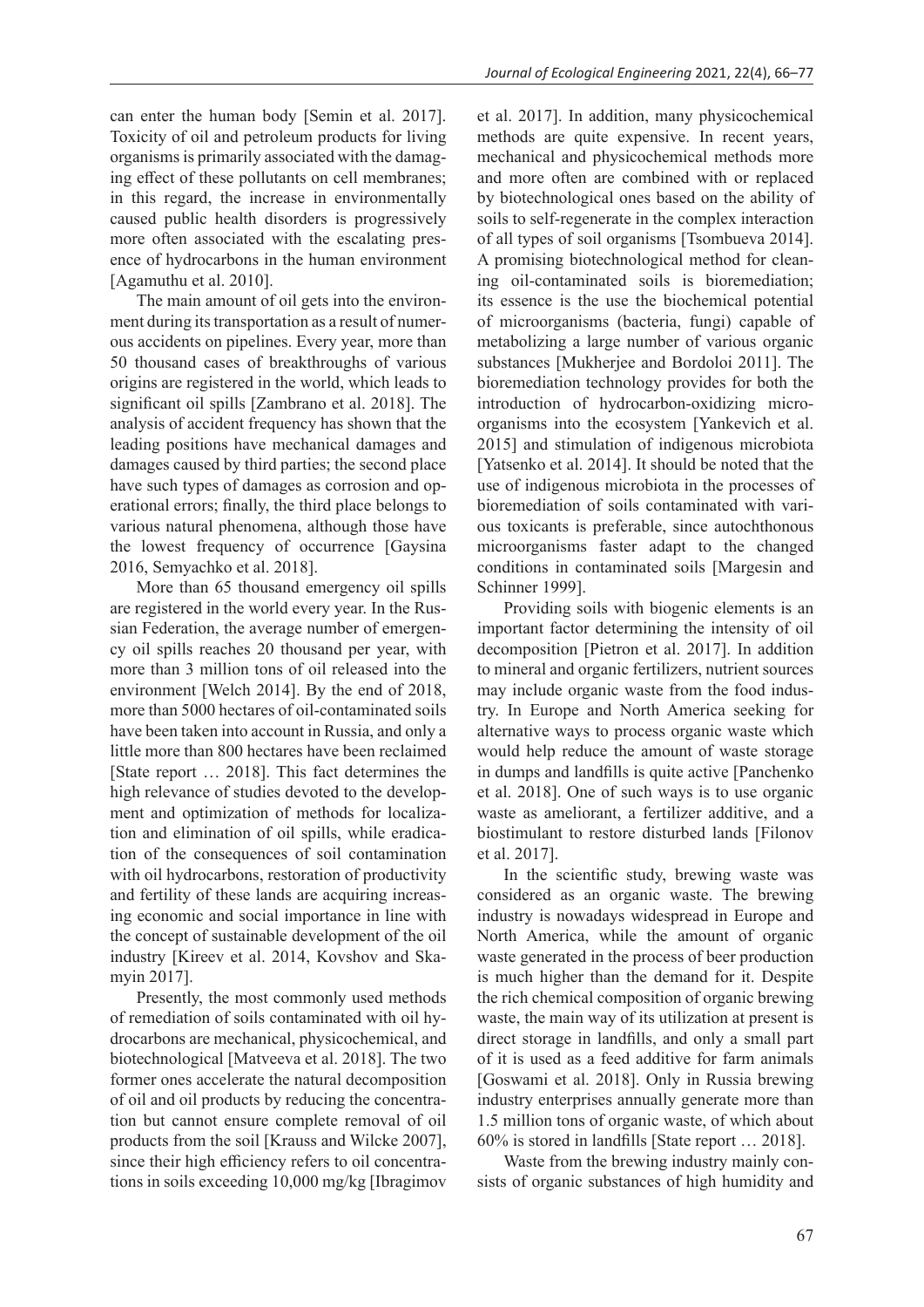is the source of a large number of organomineral compounds; in addition, it does not contain any poisonous substances, pathogens and helminth eggs [Dessalew et al. 2017].

In this regard, the main purpose of the scientific study was to assess the possibility of using organic brewing waste to improve the efficiency of bioremediation of oil-contaminated soils.

Waste from the brewing industry is a valuable secondary raw material with a high content of proteins, saccharides, lipids and mineral elements; it primarily consists of spent brewing grain (sparging), amounting up to 85%, with the remaining 15% are composed of spent kieselguhr, residual yeast, malt sprouts, etc. [Goswami et al. 2018].

Sparging is the thick residues left after boiling and filtering barley wort. Sparging contains nondissolved components of barley or wheat malt: husk, coagulated insoluble protein, fats, polysaccharides and nitrogen-free extractives (NES). Sparging can serve as a biological substrate for the cultivation of entomopathogenic fungi Beauveria bassiana; besides, an alternative way for using sparging is its anaerobic fermentation with the formation of biogas [Dadashev et al. 2011].

Kieselguhr (diatomite) is a sedimentary formation of biogenic origin, consisting of fossil diatomic algae shells crushed into powder. The mineral composition of kieselguhr contains oxides of Al, Fe, Ca, Ti, Mg, Na, K and P. Kizelguhr has a fine porous structure and it has found ample application in many industries due to its high filtration and absorption capacity, heat and acid resistance, and chemical inertness. Kieselguhr is an integral component of brewing production, in the result of which kieselguhr mud, a waste of the brewing industry, is formed after the filtration of beer; it mainly consists of diatomaceous and organic substances sedated in the filtration process [Dessalew et al. 2017].

Kieselguhr, exhausted while filtration of beer, and sparging are considered biological waste and belong to the 5th hazard class with trace content of heavy metals. For example, the content of mercury in dry sparging is less than 0.0025 mg/kg, of cadmium is less than 0.1 mg/kg, and lead is present in the amount of 0.18±0.06 mg/kg [Goswami et al. 2018].

The biochemical composition of sparging and spent kieselguhr is presented in Table 1 [Dadashev et al. 2011].

The review of literature identified several studies indicative of the potential of sparging as a

|                         | Mass fraction, % |                |  |  |
|-------------------------|------------------|----------------|--|--|
|                         | Sparging         | Kieselguhr mud |  |  |
| Crude protein           | 24.31            | 11.45          |  |  |
| Crude lipids            | 9.79             | 0.17           |  |  |
| Biochemical composition |                  |                |  |  |

Crude fiber 19,38 1,86 Ash 5,09 75,27

Nitrogen-free extractive <br>substances (NES) 36,60 2,54

Nitrogen-free extractive

**Table 1**. Biochemical composition of crude brewing waste

source of nutrients, mainly nitrogen, for carbohydrating microorganisms.

Abioye et al. [2012] studied the process of biodegradation of used motor oil by organic waste. A high percentage of degradation was recorded in soil with the addition of sparging: 92% and 55% with 5% and 15% of contaminants, respectively. The implication is that the level of oil pollution affects the rate of biological decomposition of oil in the soil environment. We can conclude that sparging can act as ameliorant for deep cleaning of hydrocarbon-contaminated soil in case of low concentrations of contaminants.

The study of Oruru [2014] considers the issues of rational use of sparging in the process of bioremediation of soil contaminated with diesel fuel. The experiment had been conducted in laboratory conditions for 60 days; soil samples with concentrations of diesel fuel of 5 mg/kg and 10 mg/kg were examined, to which 10% of sparging were added; the concentration of diesel fuel in the samples with sparging was reduced by 95% and 90% respectively. The reason for this is the high content of nitrogen in sparging, which is a necessary nutrient for microbial activity.

Bacterization of sparging to accelerate the degradation of hydrocarbons of crude oil is described in the experiment of Senyene et al. [2017]. The experiment focuses on the combination of two approaches to bioremediation, i.e., biostimulation and bioaumentation. Actually, sparging acts as a biostimulant, while Bacillus subtilis works as a microbiological subculture. The results of the analysis showed that the best degree of degradation (99.09%) was achieved in the sample with the addition of 1% of sparging and 20 ml of Bacillus subtilis to soil contaminated with crude oil at 2.08% pollution level. With an increase in the amount of sparging and the level of pollution, the biodegradation of hydrocarbons degree gradually decreases. For example, the degree of removal of oil hydrocarbons at 2.6% level of pollution and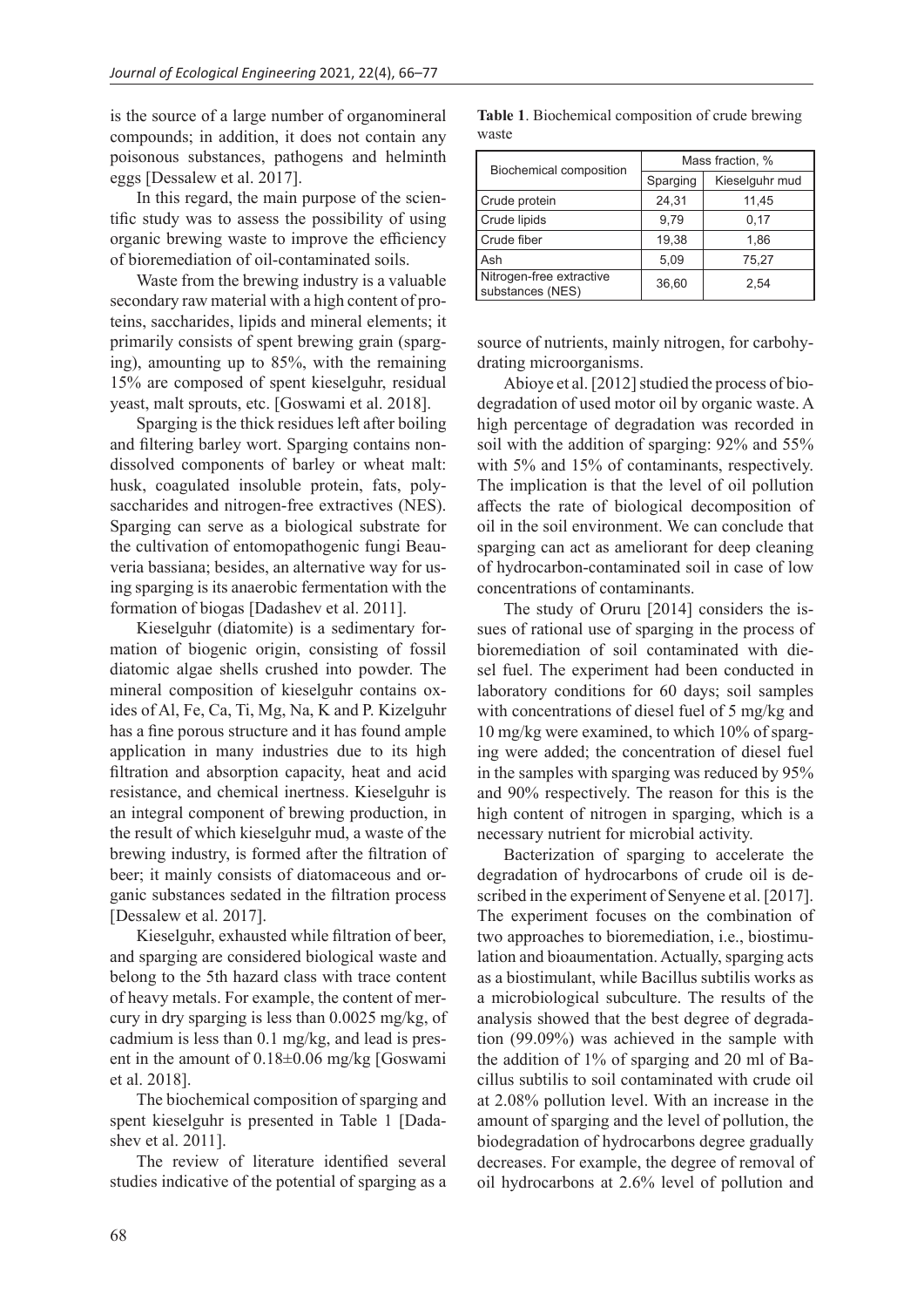the addition of 10% sparging was 97.13%, while with an increase in the level of contamination by 4.16% and the addition of 20% of sparging it was 88.18%.

Bio-stimulating potential of sparging for remediation of soils with old oil pollution was studied by Ogugbue et al. [2017]. The total content of oil hydrocarbons in the soil after 5 weeks of the experiment with sparging decreased by 57.7%.

Robichaud et al. [2019] conducted field studies on bioremediation of soils contaminated with motor oil using organic waste. Wood shavings, sparging and horse manure were chosen as organic wastes. Based on the results of the experiment, the sample with sparging showed the highest moisture levels among all treatments, as well as high nitrogen content, but the amount of oxygen was not optimal.

Various aspects of the role of sparging and kieselguhr mud in the process of bioremediation of oil-contaminated soils are covered in detail in the work of Rudenko [2015]. Conducted laboratory and field experiments have shown that organic brewing waste increases the activity of enzymes of hydrocarbon-oxidizing microorganisms, accelerates the reduction of oil concentration, and improves the physical and chemical properties of chernozemic soils. The results of the study conducted at the experimental sites showed an increase in oil biodegradation by 1.12 times when secondary products of the brewing industry were introduced.

The possibility of using sparging as an ameliorant for sandy soils was reported in the research work of Russ et al. [2006]. The effect of sparging on the growth and development of corn and wheat has been tested through a series of experiments in the greenhouse and in the open air. Research shows that sparging, when fully mineralized, can provide large amounts of nitrogen. The content of phosphorus and magnesium in sparging is also relatively high (8.6 and 4.05 g/kg, respectively), but the amount of potassium is low  $(1.40 \text{ g/kg})$ . The introduction of sparging in the mass amount of 0.5% leads to an improvement in the water-retaining capacity of the soil; however, due to rapid mineralization, this effect is time-limited. Besides all, sparging is a good addition to other fertilizers.

According to the study of Song et al. [2011], introduction of kieselguhr helps to loosen the soil and improves its water-retention ability. Both effects lead to an increase in the activity of microorganisms. Quite possible is growth of mould on the surface of kieselguhr sediment, which can cause human diseases. To solve this problem, it was proposed to mix kieselguhr with quick lime, which reacts with the water contained in kieselguhr with a significant release of heat. As a result of a thermal reaction (about 100°C), yeast is destoyed, and water is removed from the kieselguhr sediment, so that the end product is a powdery substance suitable for storage.

Dadashev et al. [2011] conducted research to produce organic and mineral fertilizers from kieselguhr mud and residual beer yeast. The essence of the study was the formation of compounds from brewing waste with wastes from various enterprises, such as enterprises of the chemical industry, construction materials and cement production. The authors proposed a technological scheme for the production of these fertilizers, including storage tanks, dosing scales, augers, mixing chambers, and granulators.

#### **materials and methods**

Thus, the review of literature and the theoretical study of the chemical composition of brewing waste allowed the authors to put forward a hypothesis about the possibility of effective use of waste from the brewing industry to increase the efficiency of bioremediation of oil-contaminated soils. To confirm the hypothesis put forward, the following tasks and experiments were implemented:

1. Sampling of soil in the territory of oil spills liquidation with the use of mechanical, physical, and chemical methods without the use of bioremediation methods, and determination of the residual oil content in the selected samples for determination of investigated oil pollution ranges. Samples were taken by an envelope method from 0–10 cm layers in accordance with GOST 17.4.4.02–84 "Nature Protection. Soils. Methods of sampling and preparation for chemical, bacteriological, helminthological analysis" [GOST 17.4.4.02–84 …]. The determination of the mass fraction of oil in the selected samples was carried out using the fluorimetric method of analysis according to the method HDPE F 16.1:2.21–98 "Quantitative chemical analysis of soils. Method for measuring the mass fraction of petroleum products in samples of lands and soils by the fluorimetric method of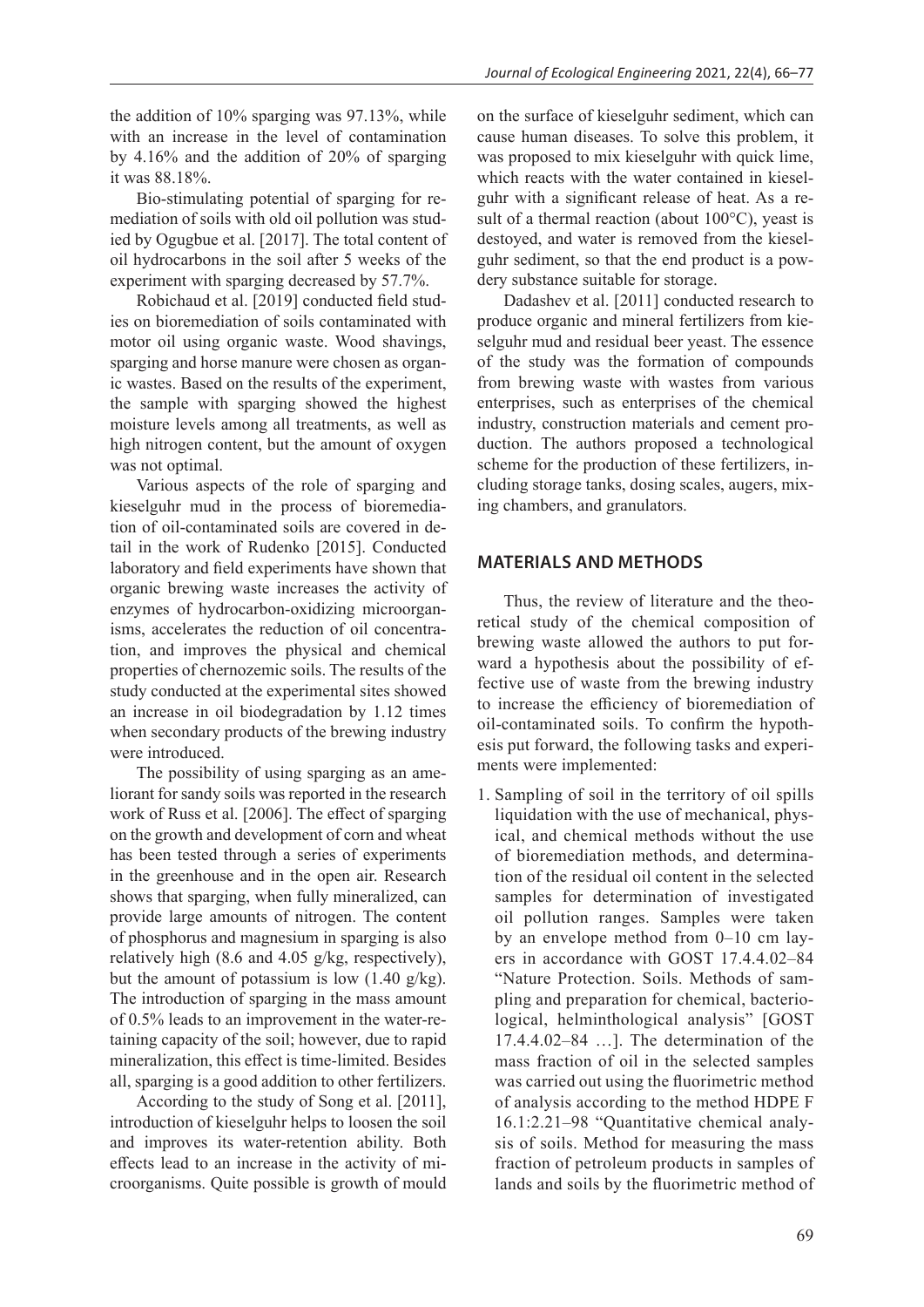analysis using the "Fluorat-02" liquid analyzer" [HDPE F 16.1:2.21–98 …].

2. Experimental determination of the efficiency of using organic brewing waste to intensify the destruction of oil pollution in the soil. The experiment was carried out on model samples of oil-contaminated soils with oil concentrations varying from 1000 to 20,000 mg/kg [Plaza et al. 2005] by introducing brewing waste into the soil as an ameliorant and planting perennial plants. Periodically, in the course of the experiment, the mass fraction of oil in experimental samples was determined to estimate the dynamics of oil destruction. In addition, the dynamics of sprouting and development of plants in the samples was monitored.

The authors have performed two experiments in laboratory conditions. The first experiment took start on November 5, 2019; podzolic soils widely spread in the European part of Russia were used as the object of research. 5 model samples were produced to simulate oil pollution of the soil. The mass of soil in each sample amounted to 700 grams. One sample was used as a control: the oil concentration was 3000 mg/kg and no organic brewing waste was added. Organic brewing wastes were added to the other model samples, with the oil concentrations of 3000, 5000, 10,000 and 20,000 mg/kg in them, respectively.

The second experiment took start on November 28, 2019. The object of the study also was podzolic soils. 7 model samples were prepared for this experiment with 600 grams of soil in each. Two model samples were used for control with the oil concentration of 2000 mg/kg and 1000 mg/kg, respectively, and no organic brewing waste added. Organic brewing wastes were added to the rest of the experimental samples, and concentrations of oil in them were 1000, 2000, 3000, 5000 and 10,000 mg/kg, respectively.

In both experiments, the authors used light oil of Bazhenovsky field with density of 0.8  $g/cm<sup>3</sup>$ and resin content of 1.2 g/kg, asphaltenes of 0.8 g/kg and sulphur of 0.21 mg/kg as oil pollutant [Artyukh 2014].

Dry sparging with the humidity of 10.64% and kieselguhr mud with the humidity content of 63.0% was supplied by the "Baltika Breweries" Company for the needs of the experiment.

Red clover (*Trifolium pratense* L.) was used as perennial plants in the experiment in order to reveal the effect of organic wastes of the brewing industry on the vegetation of plants and to determine the phytotoxicity of organic brewing wastes [Silva et al. 2009].

## **First experiment procedure**

- 1. The soil, dried at room temperature to an airdry state, was thoroughly cleaned of roots, and sifted through a sieve with the sieve size of 1 mm [Nagornov and Kremcheeva 2017]. Then, model samples of oil-contaminated soils with oil mass concentrations of 3000, 5000, 10,000 and 20,000 mg/kg were prepared on the basis of the obtained soil, which corresponded to the introduction of oil to the samples in the amount of 2.1, 3.5, 7, 14 grams, respectively. One sample was used for control: it was a sample with contaminated soil (oil concentration of 3000 mg/kg) with no brewing waste added.
- 2. Sparging and kieselguhr were manually mixed in the 1:1 ratio [Kumar et al. 2015]. The resulting mixture of organic brewing waste was added to each sample in an amount of 30% of the soil mass, i.e., 210 grams of organic waste for each sample. No organic waste was added to the control sample. The samples were mellowed and watered as needed throughout the experiment [Rhykerd et al. 1999].
- 3. Red clover was planted in each sample. The seeding rate was 10  $g/m^2$  [Pashkevich et al. 2019]. The optimum sowing depth for germination and rooting was 1 cm. The main diagnostic indicators were the general appearance of the plant, the rate of growth, and bruises. The container area was 95 sq. cm (0.0095 sq. m); respectively, seeds were sown in an amount of 0.1 g on each sample.

In the course of the first experiment, an inhibitory effect on germination of clover seeds was noted in the samples with a mixture of beer waste, which can be explained by the reproduction of mold fungi [Dashko and Shidlovskaya 2016, O'Brien et al. 2017]. This effect can have a considerable impact on the degree of oil products degradation and on the intensity of perennial plant germination and progress. In order to avoid an inhibitory effect, a second experiment was carried out with biofungicide pre-treatment of soil to prevent possible mould reproduction [Mammadov and Khalilova 2016].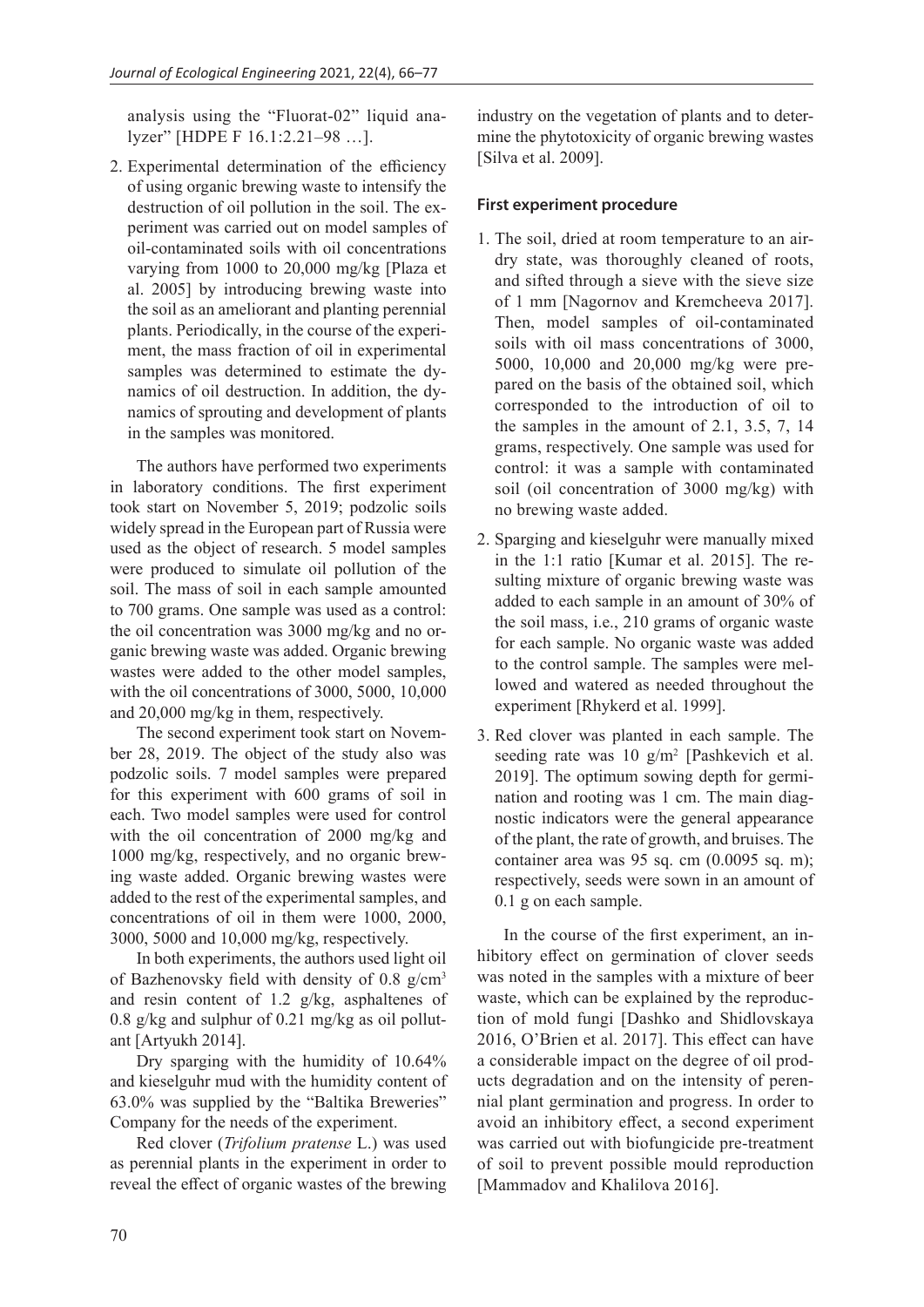#### **Second experiment procedure**

- 1. The soil, dried at room temperature to an airdry state, was thoroughly cleaned of roots, and sifted through a sieve with the sieve size of 1 mm [Nagornov and Kremcheeva 2017]. Then, model samples of oil-contaminated soils with oil mass concentrations of 1000, 2000, 3000, 5000, and 20,000 mg/kg were prepared on the basis of the obtained soil, which corresponded to the introduction of oil to the samples in the amount of 0.6, 1.2, 1.8, 3, 6 grams, respectively. Two samples were used for control: these were samples with contaminated soil (oil concentration of 1000 and 2000 mg/kg) with no brewing waste added.
- 2. Biofungicide (phytosporin) in powder form based on hay bacillus was used for the prevention of mould. As directed by the instructions, to treat 1 sq. m of soil, 5 g of powder must be diluted in 10 liters of water. Approximate surface area of the container was 118 sq. cm; 100 ml of solution is enough for treatment of this surface. The soil was treated with the obtained solution until the mixture of organic brewing wastes was introduced. The approximate surface area of the container was 118 square centimeters, 100 milliliters of solution is sufficient to treat this surface. The soil had been treated with the resulting solution before the mixture of organic brewing waste was added to it.
- 3. Sparging and kieselguhr were manually mixed in a 1:1 ratio [Kumar et al. 2015]. The resulting mixture of organic brewing waste was added to each sample in an amount of 30% of the soil mass, which amounted to 180 grams of organic waste for each sample. The samples were mellowed and watered as needed throughout the experiment [Rhykerd et al. 1999].
- 4. Red clover was planted in each sample. The seeding rate is  $10 \text{ g/m}^2$  [Pashkevich et al. 2019]. The optimum sowing depth for germination and rooting is 1 cm. The main diagnostic indicators are the general appearance of the plant, the rate of growth, and bruises. The area of the container was 118 sq. cm (0.0118 sq. meters), respectively; seeds were sown in the amount of 0.12 grams on each sample.

The method of X-ray fluorescence analysis was used to analyze the quantitative composition of the soil before and after the experiment according to the GOST 33850–2016 "Soil method. Determination of the chemical composition by X-ray fluorescence spectrometry" [GOST 33850–2016 …].

## **results and discussion**

The first experiment to determine the efficiency of using organic brewing wastes for the intensification of the oil destruction process in the soil lasted for 3.5 months. In the course of the experiment, the dynamics of the decrease in the concentration of oil in the soil with the addition of brewing waste (model sample 1) was assessed in comparison with the control sample. The results of assessing the dynamics of oil destruction in the soil in the first experiment are shown in Table 2.

In Table 2, the results of oil concentration measurement in the soil of the model sample were recalculated by multiplying by 1.3 factor, which compensates the decrease of initial oil concentration in the soil due to natural dilution with organic brewing waste added to the model sample in the amount of 30% of the sample weight. This operation was carried out for the convenience of comparison of oil destruction dynamics in the soil and the intensity of its concentration decrease in the model sample 1 as compared to the control sample.

As it is seen from the presented table, the decrease of oil concentration in the soil is more intensive in the model sample in comparison with the control one; by the second month, the difference of oil concentrations in the samples is 60%. However, by the fourth month of the experiment, the dynamics of oil destruction in the model sample decreases and by the end of the experiment, the difference in oil concentrations in the samples is about 15%.

In addition, in the course of the first experiment, the effectiveness of using brewing waste in the process of bioremediation was assessed at various initial concentrations of oil in the soil; the results are shown in Table 3.

In Table 3 the results of quantitative determination of oil content in the soil are presented with the account of dilution of the model samples on the first day of the experiment with organic waste, which, in its turn, led to an initial decrease in oil concentration in the model samples by 23% due to mechanical dilution.

On the basis of the data obtained as a result of the first experiment, a graph of oil content dependence on time was compiled for the entire period of the experiment; it is shown in Figure 1.

The resulting graph illustrates the dynamics of oil content reduction in the soil during the first experiment. The first experiment showed a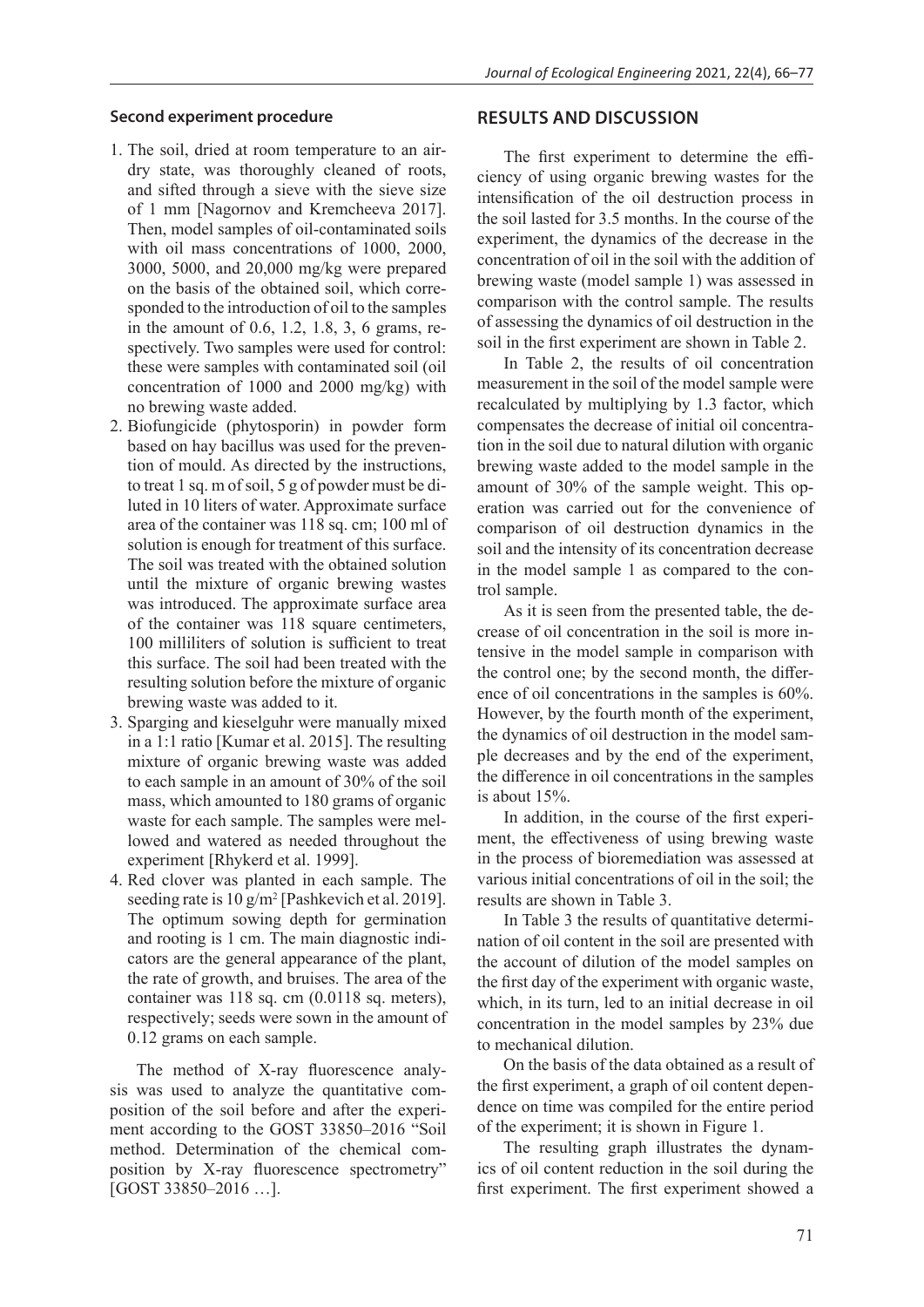|                  | Concentration of oil in soil, mg/kg |            |            |            |            |  |  |  |
|------------------|-------------------------------------|------------|------------|------------|------------|--|--|--|
| Sample           | Initial (05.11.2019)                | 25.11.2019 | 05.12.2019 | 10.01.2020 | 20.02.2020 |  |  |  |
| Control sample   | 3000.00                             | 931.00     | 774.00     | 370.17     | 281.10     |  |  |  |
| I Model sample 1 | 3000.00                             | 988.00     | 483.57     | 316.11     | 248.29     |  |  |  |

**Table 2**. The results of assessing the dynamics of oil destruction in soil

significant decrease in oil concentration in the first 3 weeks as a result of microorganisms' activity.

In addition, it should be noted that with increasing concentration of initial contamination of the sample there is a decrease in the activity of microorganisms and in the efficiency of oil biodegradation in the soil, which affects the overall efficiency of bioremediation. While in model sample 4 the oil content decreases by 62% by the end of the experiment, in model sample 1 it decreases by 92%.

As already mentioned, an inhibitory effect on the germination of clover seeds was noted in the samples with a mixture of brewery waste in the course of the first experiment. It can be explained by the reproduction of mould fungi. To exclude the influence of mould on the degree of degradation of oil products, as well as on the intensity of sprout and development of perennial plants, it was decided to conduct a second experiment.

To exclude the possible mould reproduction and its inhibitory effect on the bioremediation process, during the second experiment, all model

samples were pretreated with biofungicide. The second experiment to determine the efficiency of using organic brewing waste to intensify the process of oil destruction in the soil was carried out for almost 4 months. In the process of the experiment, the dynamics of the decrease in the concentration of oil in the soil with the addition of brewing waste (model samples 1 and 2) was estimated in comparison with control samples 1 and 2; the results are shown in Table 4.

The results of measuring the concentration of oil in the soil of the model sample in Table 4 were also recalculated by multiplying by a factor of 1.3, which made it possible to compensate for the decrease in the initial concentration of oil in the soil due to natural dilution with organic brewing waste, which was added to the model sample in an amount of 30% of the sample weight.

In the course of the second experiment, the efficiency of using brewing waste in the process of bioremediation was also assessed at different initial concentrations of oil in the soil; the results are shown in Table 5.

**Table 3**. The results of evaluating the efficiency of using brewing waste in the process of bioremediation at various initial concentrations of oil

|                | Concentration of oil in soil, mg/kg |                         |            |            |            |            |  |
|----------------|-------------------------------------|-------------------------|------------|------------|------------|------------|--|
| Sample         | Initial<br>(05.11.2019)             | Diluted<br>(05.11.2019) | 25.11.2019 | 05.12.2019 | 10.01.2020 | 20.02.2020 |  |
| Model sample 1 | 3000.00                             | 2307.69                 | 760.00     | 371.98     | 243.16     | 190.99     |  |
| Model sample 2 | 5000.00                             | 3846.15                 | 1496.92    | 940.99     | 817.35     | 754.95     |  |
| Model sample 3 | 10000.00                            | 7692.31                 | 2520.00    | 2174.95    | 1817.08    | 1582.97    |  |
| Model sample 4 | 20000.00                            | 15384.62                | 6919.56    | 5970.55    | 5538.46    | 5097.91    |  |



**Figure 1**. A graph of the dependence of the oil content on time for the period of the experiment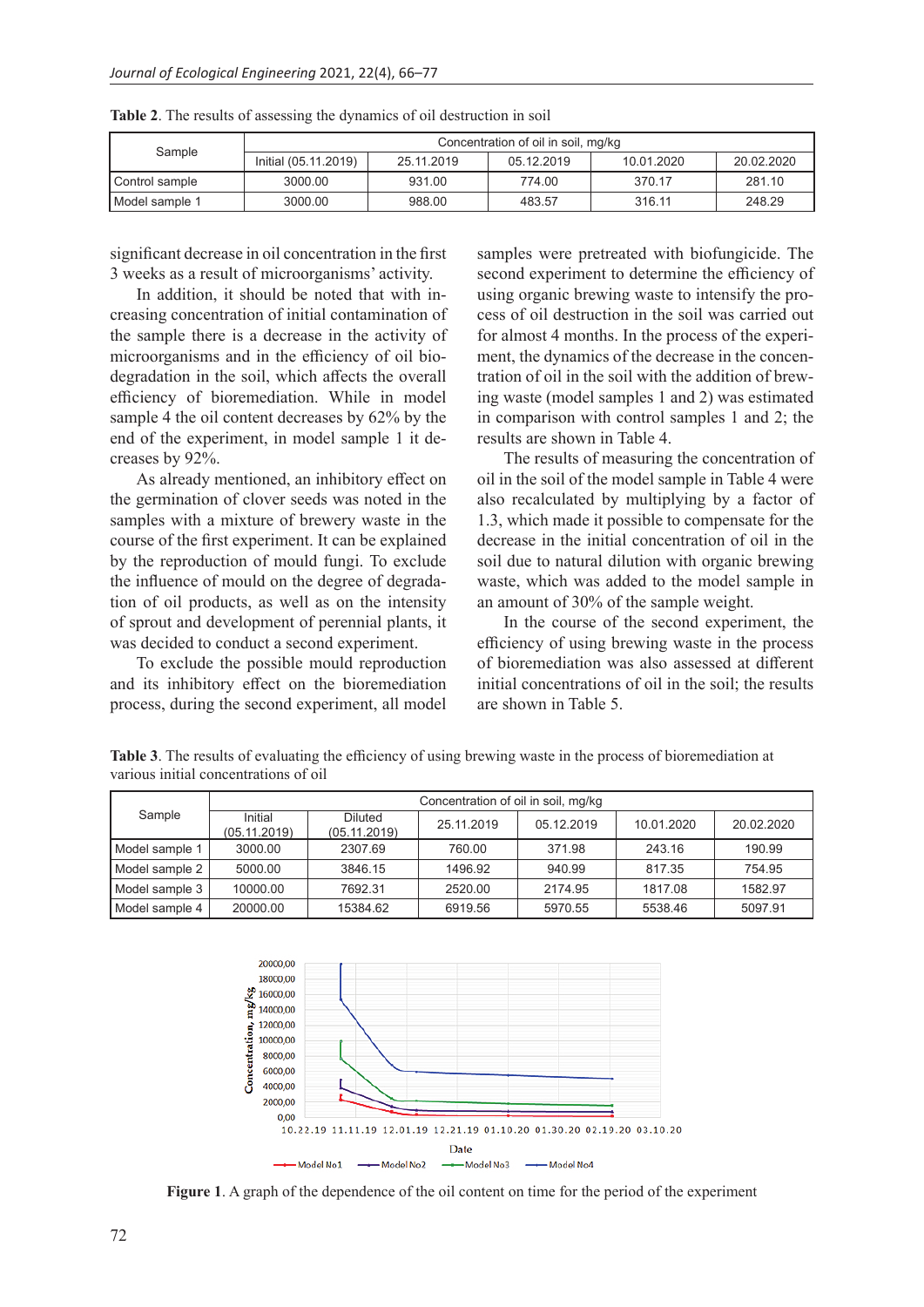All results of quantitative determination of oil content in the soil are presented in Table 5 with the account of dilution of model samples on the first day of the experiment with organic waste, which, in its turn, led to an initial 23% decrease in oil concentration in the model samples due to mechanical dilution.

Based on the data obtained in the course of the second experiment, 2 graphs of the dependence of the oil content on the time during the experiment were compiled. The first graph, shown in Figure 2, displays a comparative characteristic of the change in oil concentration in control sample 1 and model sample 1.

The graph shows that the efficiency of oil biodegradation in the control sample (efficiency is 96.8%) is slightly lower than in the model sample (efficiency is 97.4%). At the end of the experiment, the concentration of oil in the model sample was 20% lower than in the control sample.

The second graph, shown in Figure 3, displays a comparative characteristic of the change in oil concentration in control sample number 2 and model sample number 2.

The graph shows that the efficiency of oil biodegradation in the control sample (efficiency is 85%) is slightly lower than in the model sample (efficiency is 87.8%). At the end of the experiment, the concentration of oil in the model sample was also 20% lower than in the control sample.

Throughout the experiment, there was a positive dynamics of oil concentration reduction; with the introduction of a mixture of sparging and spent kieselguhr in the contaminated soil, the

degree of oil destruction increased by 1.5 times. At low concentrations, the dynamics of decrease continued in the course of all 4 months, while the difference between the control and model samples remained at the level of 20%, which also confirmed the effectiveness of the use of brewing waste for reclamation of oil-contaminated soils.

Thus, the acceleration of the processes of destruction of oil hydrocarbons occurred due to the dilution of the soil mixture, activity of microorganisms, and maintenance of a favorable air and water regime in contaminated soils, which reduced the negative toxic effect of oil hydrocarbons on the aboriginal oil oxidizing microflora.

In the second experiment, lower concentrations of model contamination were taken. Soil treatment with biofungicide reduced the growth of mould; although the inhibitory effect was still preserved, in comparison with the first experiment, in the samples with a mixture of kieselguhr and sparging; minor germination of clover seed was registered. On the control sample of soil with waste mixture the growth rate was higher than on the model samples, which could be explained by the depressing effect of oil pollution.

One soil sample before the experiment and model samples with the maximum concentration of oil products in both experiments, after their completion, were subjected to semi-quantitative chemical analysis, which was carried out by X-ray fluorescence spectrometry on a Shimadzu XRF 1800 X-ray fluorescence spectrometer according to the GOST 33850–2016 "Soil method. Determination of the chemical composition by X-ray

**Table 4**. The results of assessing the dynamics of oil destruction in soil

| Sample           | Concentration of oil in soil, mg/kg |            |            |            |            |            |
|------------------|-------------------------------------|------------|------------|------------|------------|------------|
|                  | 28.11.2019                          | 05.12.2019 | 17.12.2019 | 28.12.2019 | 05.02.2020 | 12.03.2020 |
| Control sample 1 | 1000.00                             | 453        | 210.00     | 168.00     | 67.23      | 31.67      |
| Model sample 1   | 1000.00                             | 362.4      | 169.00     | 135.17     | 52.46      | 26.00      |
| Control sample 2 | 2000.00                             | 929        | 427.00     | 371.50     | 334.88     | 301.00     |
| Model sample 2   | 2000.00                             | 744.39     | 341.83     | 304.20     | 272.60     | 244.33     |

**Table 5**. The results of evaluating the efficiency of using brewing waste in the process of bioremediation at various initial concentrations of oil

|                | Concentration of oil in soil, mg/kg |                                |            |            |            |            |            |  |
|----------------|-------------------------------------|--------------------------------|------------|------------|------------|------------|------------|--|
| Sample         | Initial<br>28.11.2019               | <b>Diluted</b><br>(28.11.2019) | 05.12.2019 | 17.12.2019 | 28.12.2019 | 05.02.2020 | 12.03.2020 |  |
| Model sample1  | 1000.00                             | 769.23                         | 278.77     | 130.00     | 103.98     | 40.35      | 20.00      |  |
| Model sample 2 | 2000.00                             | 1538.46                        | 572.61     | 262.95     | 234.00     | 209.69     | 187.95     |  |
| Model sample 3 | 3000.00                             | 2307.69                        | 918.02     | 615.00     | 480.00     | 433.08     | 387.95     |  |
| Model sample 4 | 5000.00                             | 3846.15                        | 1620.45    | 832.95     | 678.98     | 635.88     | 623.98     |  |
| Model sample 5 | 10000.00                            | 7692.31                        | 3628.46    | 1785.56    | 1675.00    | 1659.69    | 1600.00    |  |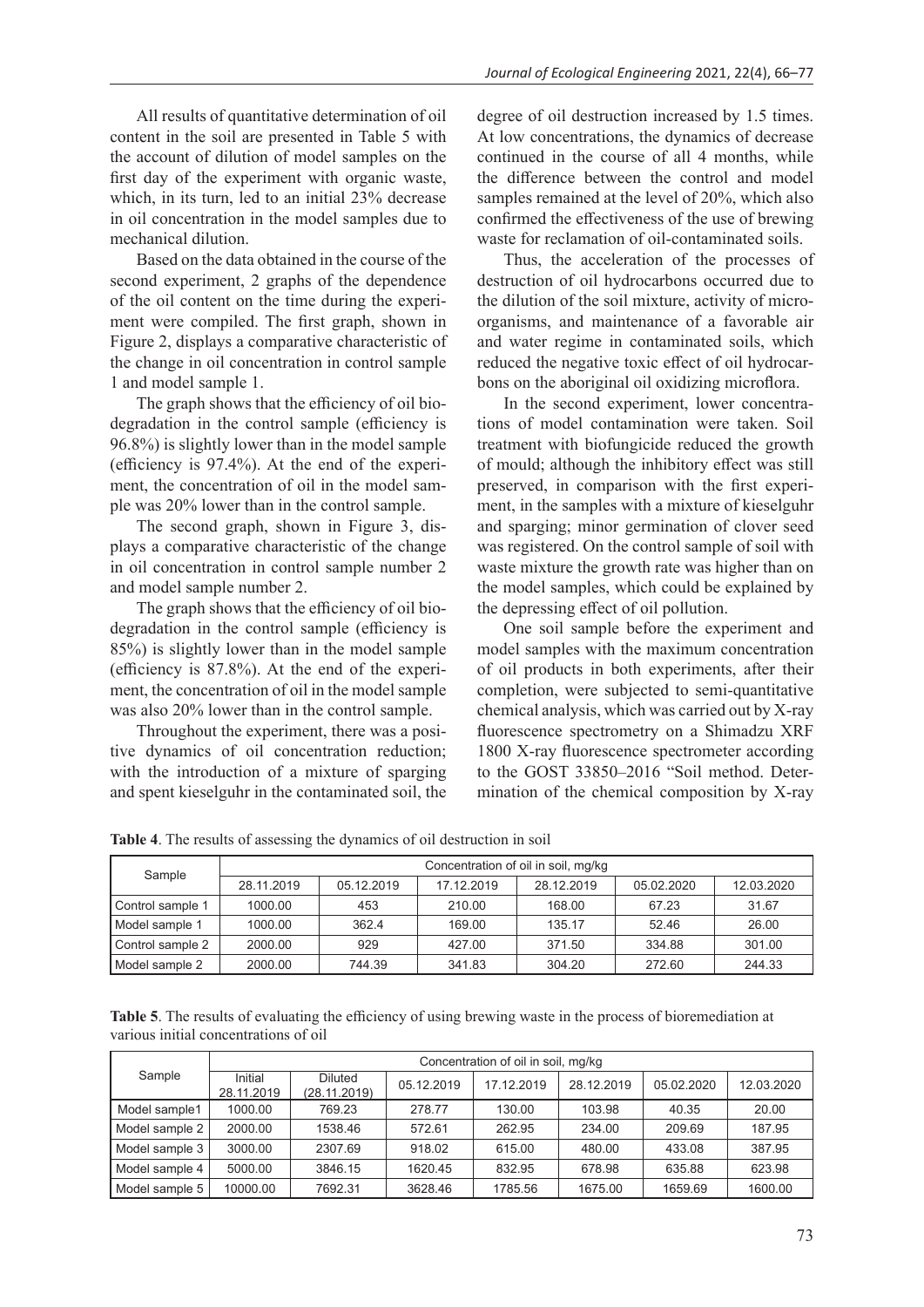

**Figure 2**. A comparative characteristic of the change in oil concentration in control sample number 1 and model sample number 1

fluorescence spectrometry" [GOST 33850–2016 …]. All three measurements showed that the samples are based on an aluminosilicate matrix with the main components in the form of CaO, MgO, Fe2O3 and MnO, the content of harmful components was below the detection limit or below the standard values, including S was present in insignificant amounts, which is apparently associated with oil pollution

Based on the obtained results of sowing red clover and the dynamics of its growth, it can be concluded that a mixture of organic waste from the brewing industry significantly slows down the vegetation of clover. It should be noted that the reviewed sources did not cover the issues of the possible Based on the results of red clover sowing and its growth dynamics, we can conclude that a mixture of organic waste from the brewing industry significantly slows down the clover vegetation. At the same time, it should be noted that the considered sources did not cover the issues of possible phytotoxic effect of organic waste of brewing on vegetation of plants. Phytotoxicity

may increase saprophyte micromycetes in the root zone, the growth of which may be stimulated by the introduction of organic substances; in this regard, several assumptions can be made:

- It is not advisable to use raw brewing waste directly for soil fertilization, but to use it first for composting to reduce moisture and organic content;
- It is necessary to age a mixture of oil-contaminated soils and organic waste to destroy pollution and reduce the concentration of nitrogencontaining substances due to the activity of microflora, and then plant the plants;
- It is necessary to experiment with alternative species of perennial plants on model samples with the same level of contamination to determine the most optimal ones for reclamation works.

It is recommended to continue research on the impact of brewery waste on the growth and progress of plants according to the above assumptions in view of the efficiency of oil pollution destruction.



**Figure 3**. A comparative characteristic of the change in oil concentration in control sample number 2 and model sample number 2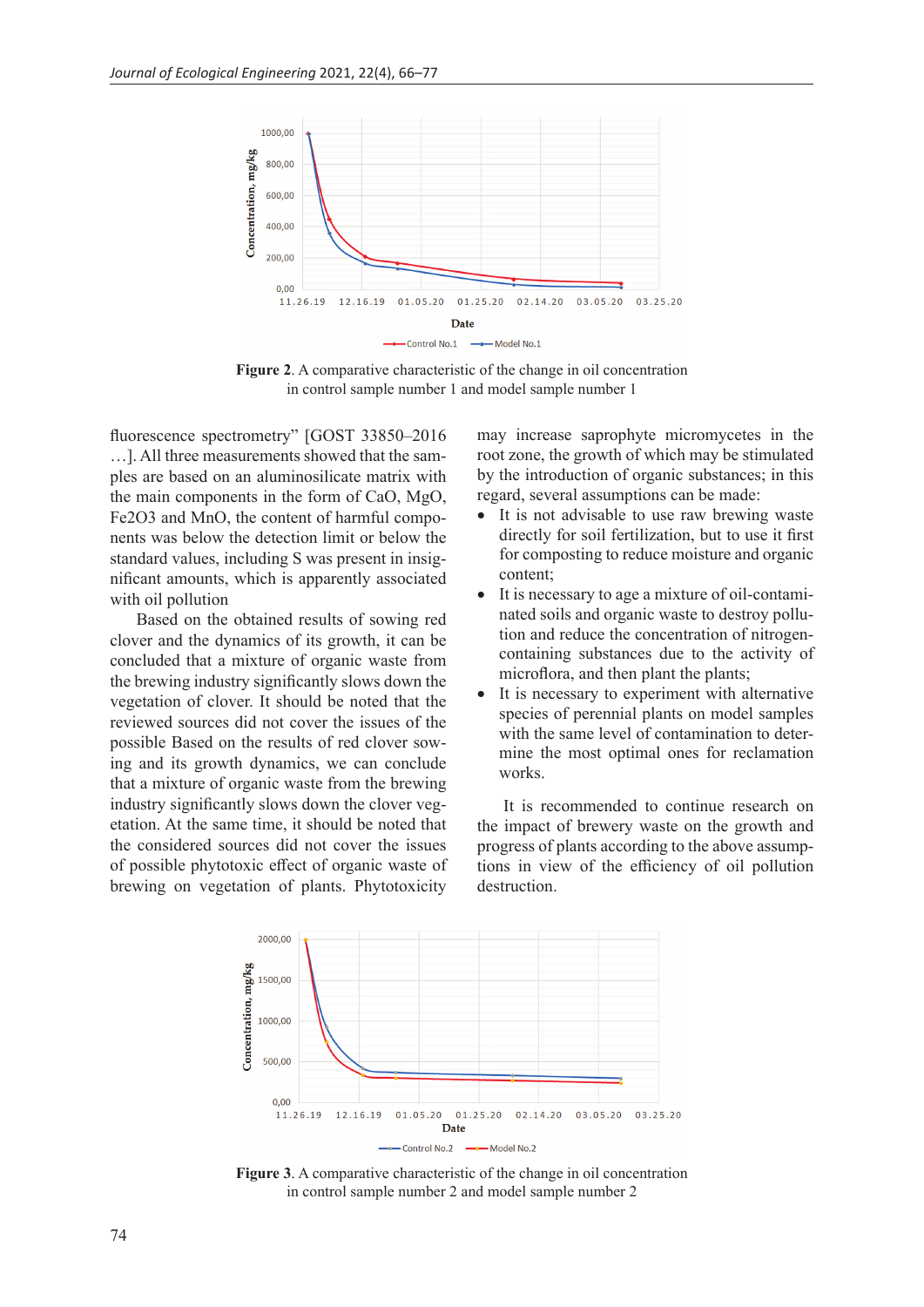## **conclusion**

The scientific research carried out by the authors allows drawing the following conclusions:

- 1. The technologies of in-situ bioremediation for the purpose of purification of oil-contaminated lands have undeniable environmental, technological, and economic advantages, the main of which is to preserve and even increase the organic component of the soil mixture reduced in the course of movement and thermal and chemical treatment of contaminated soils. Conducted model laboratory experiments according to the results of fluorimetric analysis of the degree of oil removal from the soil allow to draw a conclusion that organic wastes of brewing production can be used in the processes of bioremediation of oil-contaminated soils.
- 2. Sparging and spent kieselguhr contain complexes of nutrients and biologically active substances, which promote the metabolism of crude oil in the soil environment due to hydrocarbon oxidizing microorganisms. However, the efficiency of reducing the concentration of oil pollution according to the proposed technology due to mechanical dilution with brewing waste and increasing the activity of microorganisms varies from 75% to 98% with an initial pollution range varying from 1000 to 20,000 mg/kg. In this regard, it is necessary to take into account the level of initial soil contamination and, if necessary, combine bioremediation with preliminary cleaning of oil-contaminated soils with sorbents in case of long-term contamination or with sorption fiber in case of fresh oil and oil product spills.
- 3. At low concentrations (1000 and 2000 mg/kg), the dynamics of decrease continued for all 4 months; at the same time, the difference between the control and model samples remained at the level of 20%, which also confirms the efficiency of application of brewing waste for reclamation of oil-contaminated soils. Not very high efficiency of sparging and spent kieselguhr in the experiment is associated with the soil structure (activity of microorganisms in the control samples shows an initial high content of organic matter) and excess moisture, which is confirmed by the development of mould fungi. In this regard, it is necessary to consider the use of brewing waste for remediation of soils with a low content of nutrients and low water retention capacity.

4. The tested mixture of organic brewing waste resulted in the formation of mould fungi; the repeated experiment with soil pretreatment with biofungicide reduced the growth of mould, while the inhibitory effect was still preserved. In this regard, we can conclude that it is necessary to apply raw brewing waste directly to fertilize the soil in smaller proportions, or in arid climatic conditions of the reclaimed region. It is necessary to age a mixture of oil-contaminated soils and organic waste to destroy the pollution and reduce the concentrations of nitrogen containing substances through the activity of microflora, and then to carry out planting. In this case, the duration of purification will take 2 or 3 vegetation periods depending on the initial oil concentration in the contaminated soil.

#### **references**

- 1. Abioye O.P., Agamuthu P., Abdul Aziz A.R. 2012. Biodegradation of Used Motor Oil in Soil Using Organic Waste Amendments. Biotechnology Research International, paper ID 587041.
- 2. Agamuthu P, Abioye O.P., Aziz A.A. 2010. Phytoremediation of soil contaminated with used lubricating oil using Jatropha curcas. Journal of Hazardous Materials, 179(1), 891–894.
- 3. Akhmadiev M.V., Rudakova L.V. 2013. Analysis of methods for the restoration of oil-contaminated lands (Russian and foreign experience). Bulletin PNIPU. Environmental protection, transport, life safety, 1, 16–25.
- 4. Alekseenko V.A., Bech J., Alekseenko A.V., Shvydkaya N.V., Roca N. 2018. Environmental impact of disposal of coal mining wastes on soils and plants in Rostov Oblast, Russia. Journal of Geochemical Exploration, 184, 261–270.
- 5. Artyukh E.A. 2014. Prospects for the use of biosorbents for cleaning water bodies during the elimination of emergency oil spills. Bulletin of SPbGTI (TU), 26, 58–66.
- 6. Dadashev M.N., Kobelev K.V., Filenko D.G., Vinokurov V.A., Kapustin M.A., Radzhabov Z.M., Prinz N.R., Krupnov V.A. 2011. Environmental safe brewing waste processing technology. Beer and drinks, 5, 18–20.
- 7. Dashko R.E., Shidlovskaya A.V. 2016. Impact of microbial activity on soil properties. Canadian Geotechnical Journal, 53, 1386–1397.
- 8. Dessalew G., Beyene A., Nebiyu A., Ruelle M. 2017. Use of industrial diatomite wastes from beer production to improve soil fertility and cereal yields. Journal of Cleaner Production, 157, 22–29.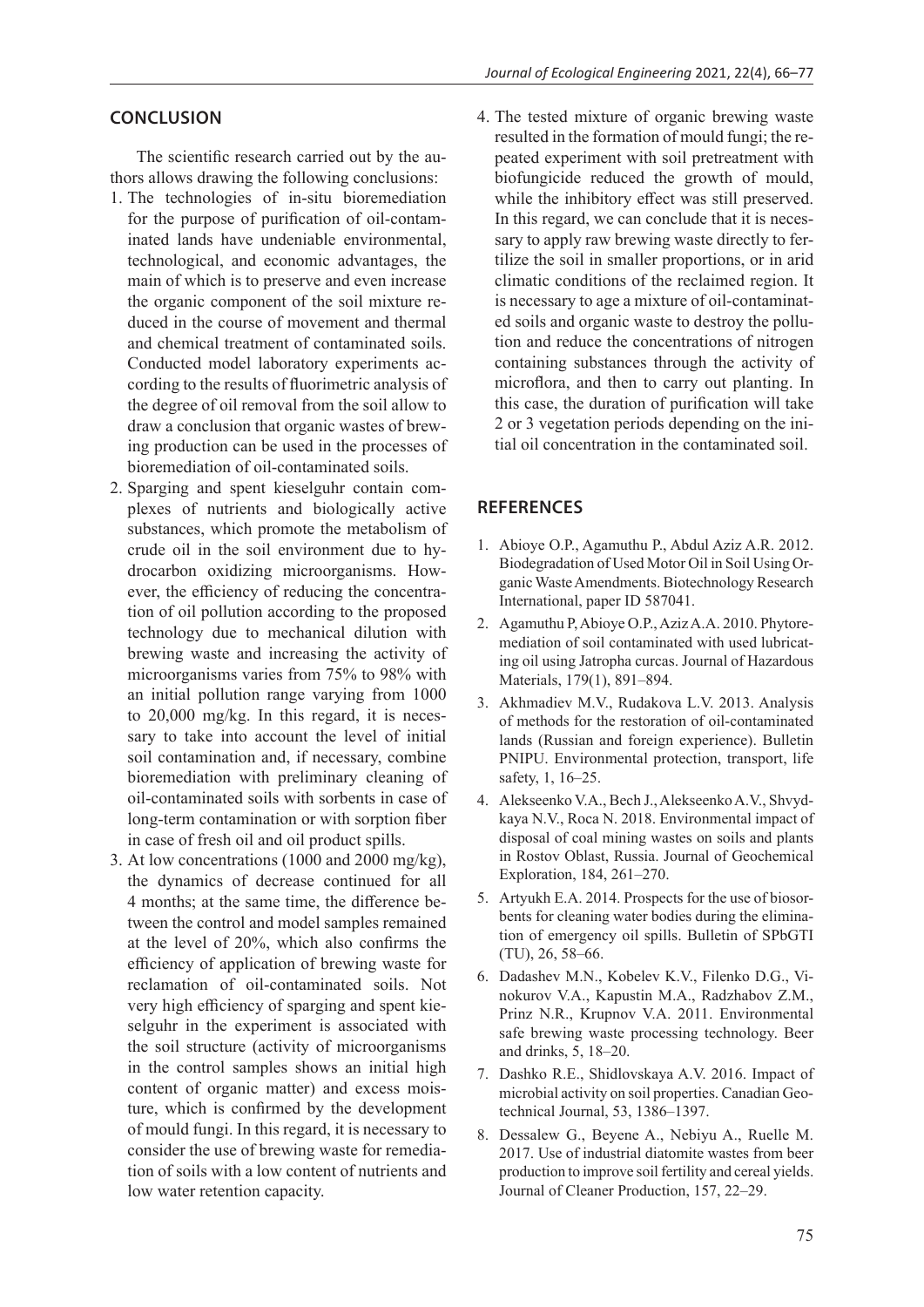- 9. Filonov A.V., Krampit M.A., Romanenko V.O. 2017.Modern state and promising directions of using secondary material resources of the food industry. Fundamental research, 5, 215–219.
- 10. Gaysina D.R. 2016. Analysis of the causes of emergency situations on trunk pipelines. Bulletin of Kazan Technological University, 19(14), 129–130.
- 11. GOST 17.4.4.02–84. Protection of Nature. Soils. Methods for sampling and preparation of samples for chemical, bacteriological, helminthological analysis.
- 12. GOST 33850–2016. Soil method. Determination of the chemical composition by X-ray fluorescence spectrometry.
- 13. Goswami M, Chakraborty P, Mukherjee K. 2018. Bioaugmentation and biostimulation: a potential strategy for environmental remediation. Journal of Microbiology and Experimentation, 6(5), 223–231.
- 14. HDPE F 16.1: 2.21–98. Quantitative chemical analysis of soils. Methods for measuring the mass fraction of oil products in soil and soil samples by the fluorimetric method using a fluid analyzer «Fluorat-02».
- 15.Ibragimov N.G., Gareev R.M., Ismagilov I.F., Kubarev P.N., Shaydullina I.A. 2017. Regulatory support for reclamation of disturbed and oil-contaminated soils in Tatneft PJSC assets. Neftyanoe Khozyaystvo – Oil Industry, 5, 74–77.
- 16. Kireev S.B., Litvinenko V.S., Telegin A.N. 2014. The modern technology of seismic prospecting with the use of reflection method applied to oil and gas exploration. 6th Saint Petersburg International Conference and Exhibition on Geosciences 2014: Investing in the Future, 242–246.
- 17. Kovshov S.V., Skamyin A.N. 2017. Treatment of agricultural wastes with biogas–vermitechnology. Environmental Earth Sciences, 19, 2–14.
- 18. Krauss M., Wilcke W. 2007. Sorption Strength of Persistent Organic Pollutants in Particle-size Fractions of Urban Soils. Soil Science Society of America Journal, 66, 430–437.
- 19. Kumar R., Das A.J., Juwarkar A.A. 2015. Reclamation of petrol oil contaminated soil by rhamnolipids producing PGPR strains for growing Withania somnifera a medicinal shrub. World Journal of Microbiology and Biotechnology, 31(2), 307–313.
- 20. Litvinenko V.S., Kozlov A.V., Stepanov V.A. 2017. Hydrocarbon potential of the Ural–African transcontinental oil and gas belt. Journal of Petroleum Exploration and Production Technology, 7(1), 1–9.
- 21. Mammadov V.A., Khalilova H.Kh. 2016. The ways of transformation of salt production from the saline lakes of Apsheron Peninsula. Journal of Mining Institute, 222, 809–815.
- 22. Margesin R., Schinner F. 1999. Biodegradation of diesel oil by cold-adapted microorganisms in presence of sodium dodecyl sulfate. Chemosphere. Vol.

38(15), 3463–3472.

- 23. Matveeva V., Lytaeva T., Danilov A. 2018. Application of steel-smelting slags as material for reclamation of degraded lands. Journal of Ecological Engineering, 19(6), 97–103.
- 24. Mukherjee A.K., Bordoloi N.K. 2011. Bioremediation and reclamation of soil contaminated with petroleum oil hydrocarbons by exogenously seeded bacterial consortium: A pilot-scale study. Environmental Science and Pollution Research, 18(3), 471–478.
- 25. Nagornov D.O., Kremcheeva D.A. 2017. Assessment of gravity component of moisture flow in raw peat in conditions of convective and radiative-convective heat input. Journal of Industrial Pollution Control, 33(1), 749–752.
- 26. Nizamzade T.N. 2014. Reclamation of oil-contaminated soils of the Absheron peninsula for the purpose of cadastral assessment. Environmental Engineering, 4, 20–24.
- 27. O'Brien P.L., DeSutter T.M., Ritter S.S., Casey F.X.M., Wick A.F., Khan E., Matthees H.L. 2017. A large-scale soil-mixing process for reclamation of heavily disturbed soils. Ecological Engineering, 109, 84–91.
- 28. Ogugbue C.J., Mbakwem-Aniebo C., Solomon L. 2017. Efficacy of brewery spent grain and rabbit droppings on enhanced ex situ bioremediation of an aged crude oil contaminated soil. International Journal of Applied Microbiology and Biotechnology Research, 5(4), 27–39.
- 29. Oruru J.A. 2014. Is the use of Brewery spent grain in bioremediation of diesel contaminated soil sustainable? Doctoral thesis, University of Sunderland.
- 30. Panchenko L., Muratova A., Dubrovskaya E., Golubev S., Turkovskaya O. 2018. Dynamics of natural revegetation of hydrocarbon-contaminated soil and remediation potential of indigenous plant species in the steppe zone of the southern Volga Uplands. Environmental Science and Pollution Research, 25(4), 3260–3274.
- 31. Pashkevich M.A., Petrova T.A. 2016. Creation of a system for industrial environmental monitoring in hydrocarbon production and transporting companies of Western Siberia. Journal of Mining Institute, 221, 737–741.
- 32. Pashkevich M.A., Petrova T.A., Rudzisha E. 2019. Lignin Sludge Application for Forest Land Reclamation: Feasibility Assessment. Journal of Mining Institute, 235, 106–112.
- 33. Pietron J., Chalov S.R., Chalova A.S., Alekseenko A.V., Jarsjo J. 2017. Extreme spatial variability in riverine sediment load inputs due to soil loss in surface mining areas of the Lake Baikal basin. Catena, 152, 82–93.
- 34. Plaza G., Nalecz-Jawecki G., Ulfig K., Brigmon R.L. 2005. The application of bioassays as indicators of